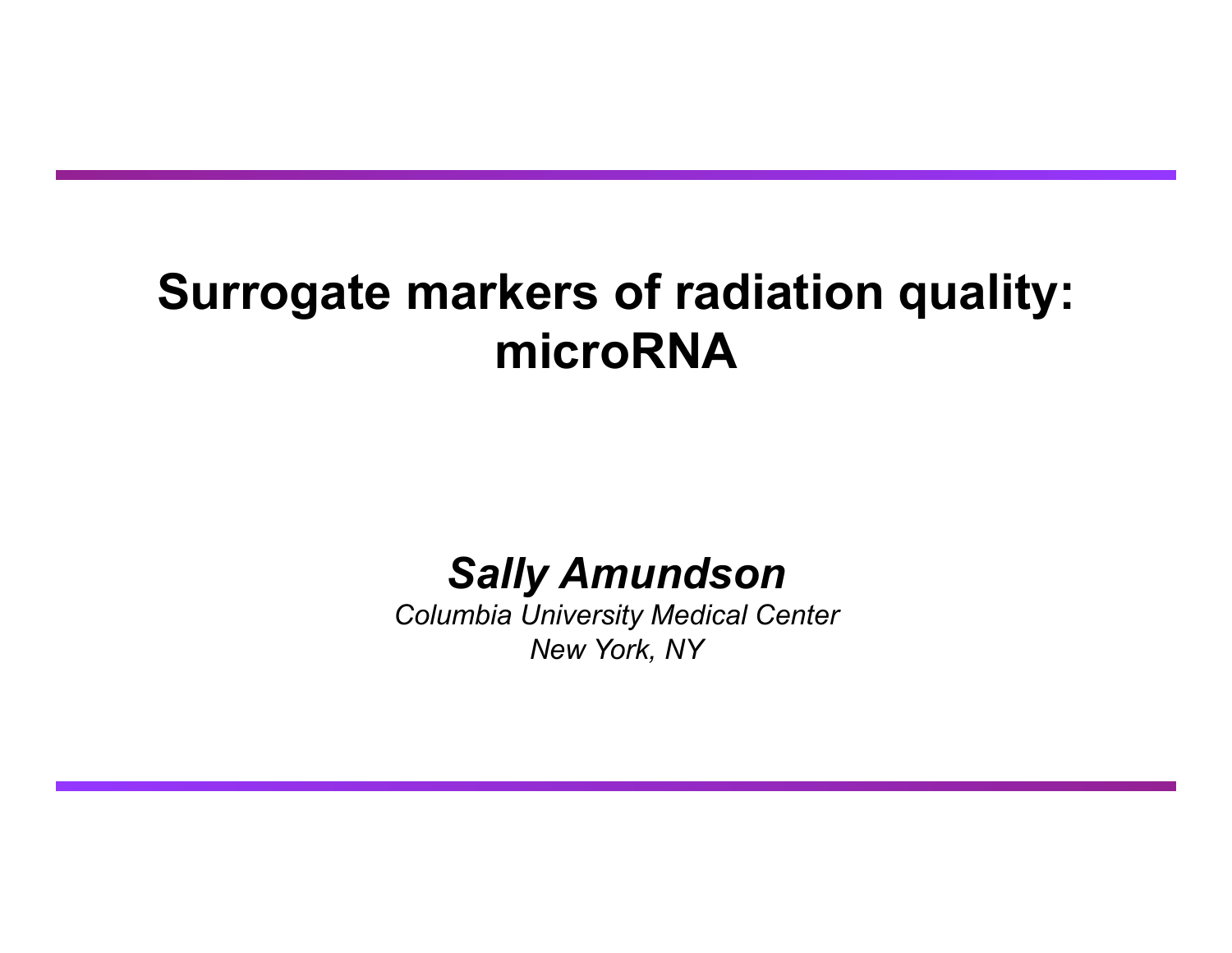#### Non-coding RNAs that regulate mRNA expression

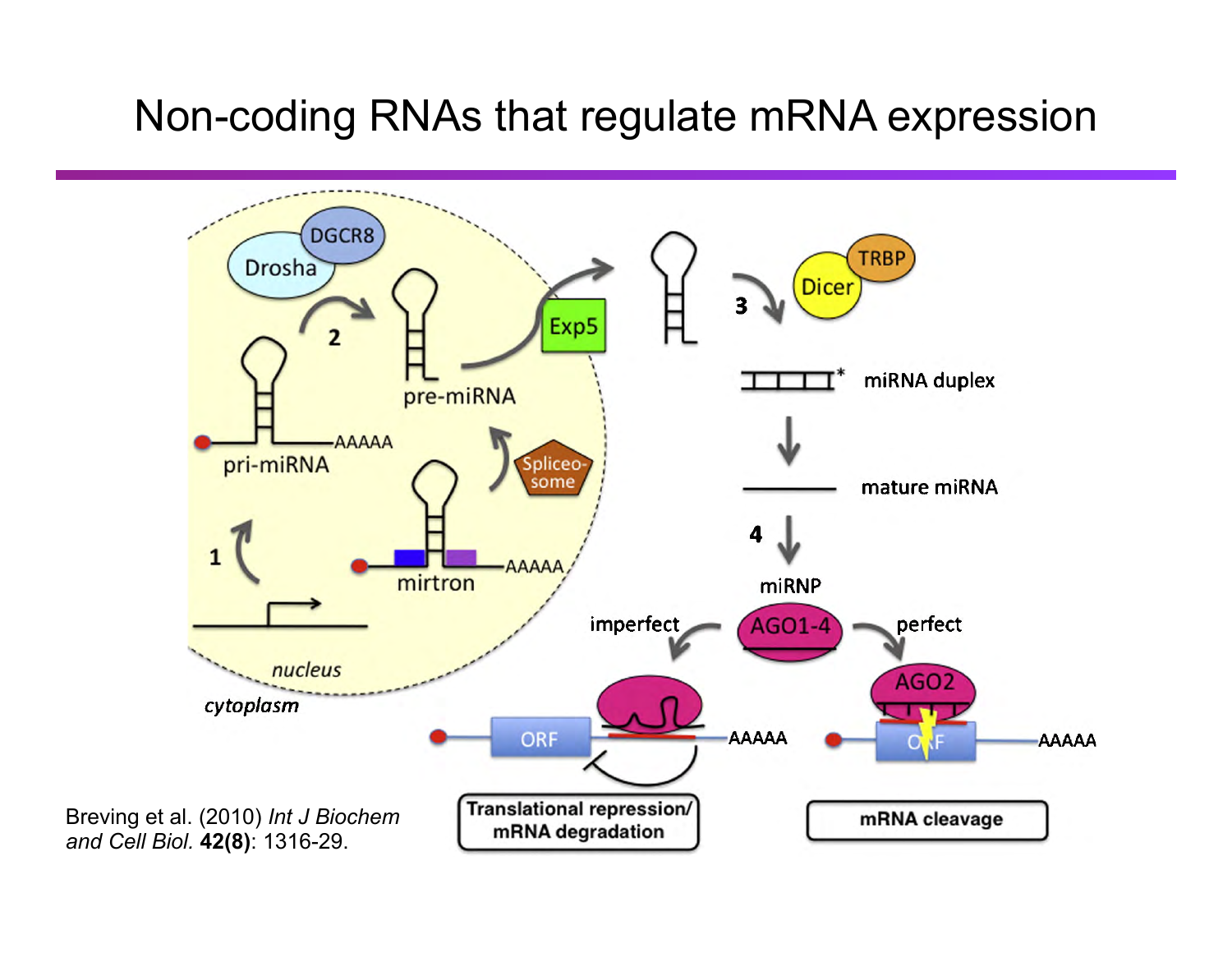#### miRNA can activate as well as repress expression

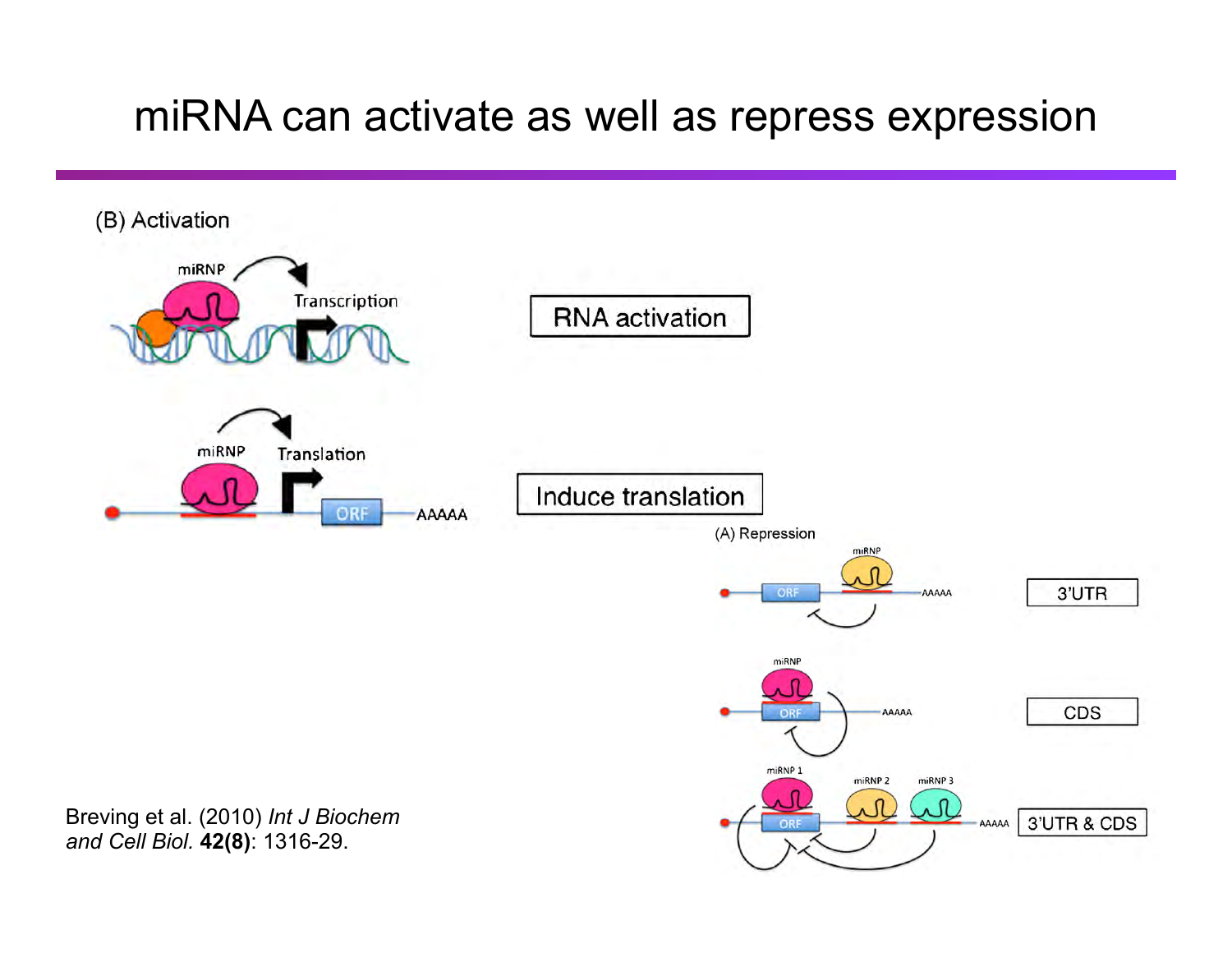### Each miRNA has hundreds of potential targets



Let-7 family

- Commonly stress responsive
- Regulated by radiation
- IPA database has 1396 predicted targets
- Only a subset will actually be affected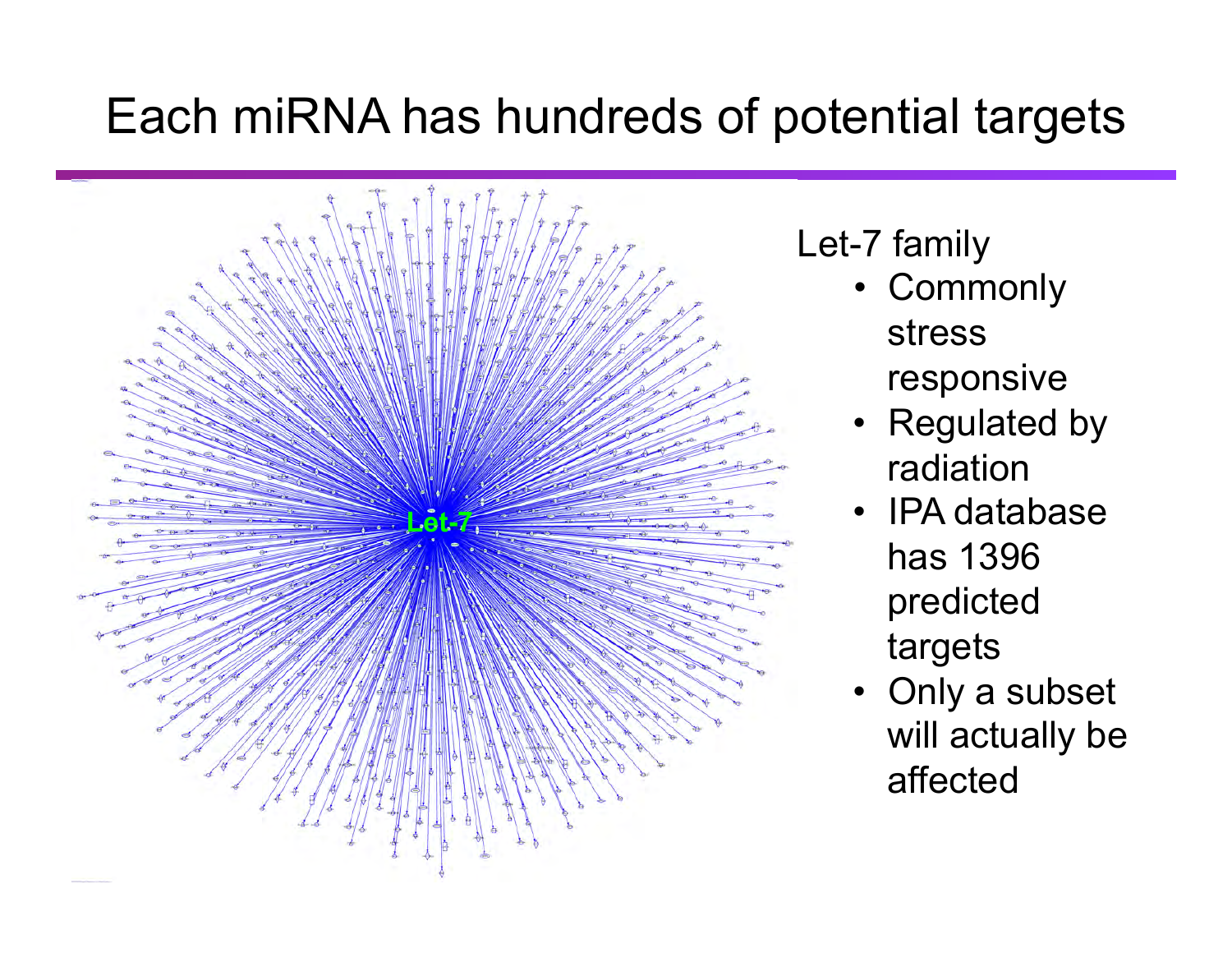#### A single gene may be targeted by multiple miRNAs



2000-2013 Ingenuity Systems, Inc. All rights reserved.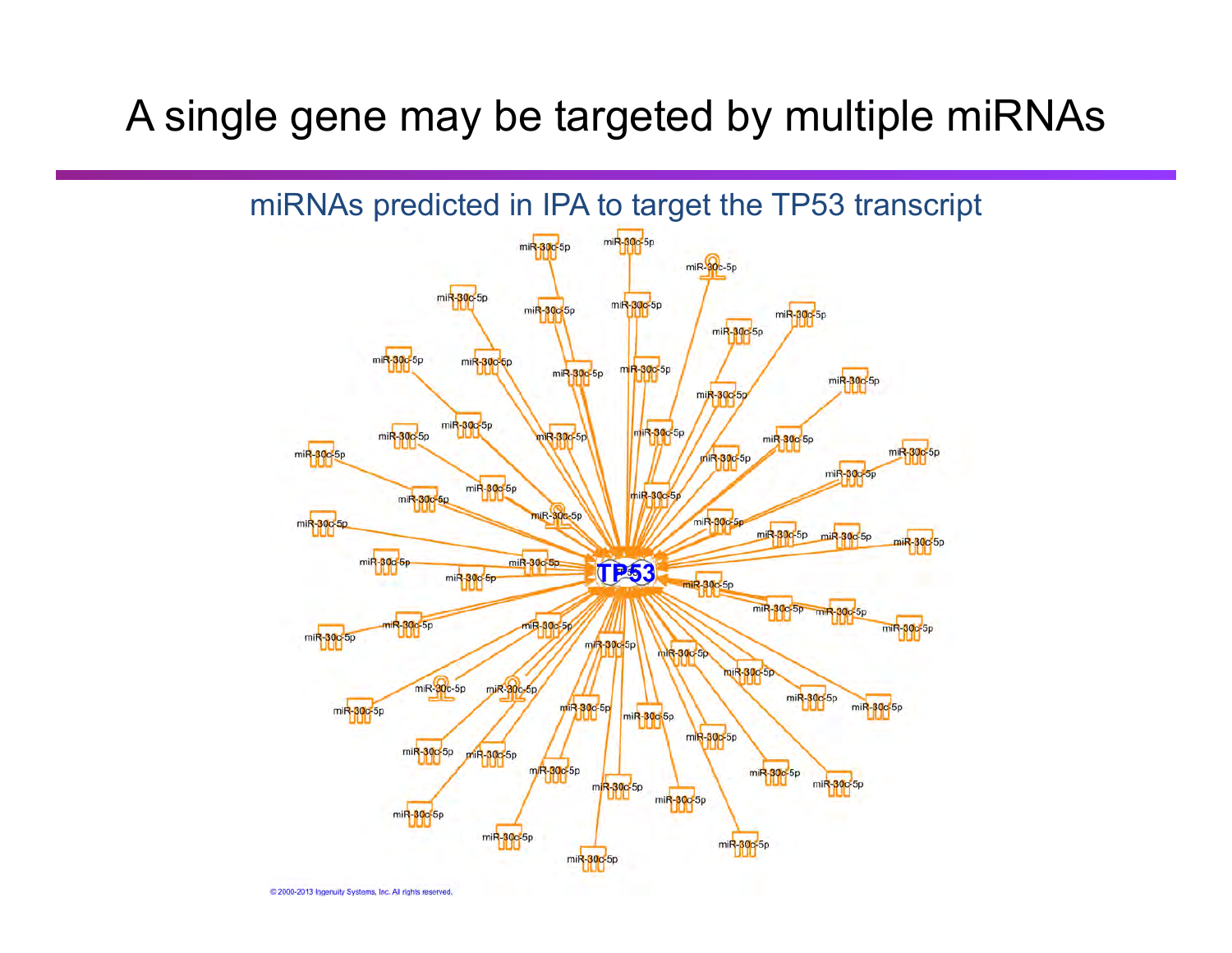### Attractive as surrogate markers?

- Altered miRNA expression patterns have been associated with many pathological states, including:
	- Cancers
	- Cardiovascular diseases
	- Viral infections
	- Diabetes
	- Injury to specific organ systems
- There has been some suggestion that miRNA profiles are more robust than mRNA profiles in defining disease states.
- Small size means they are generally more stable than mRNA.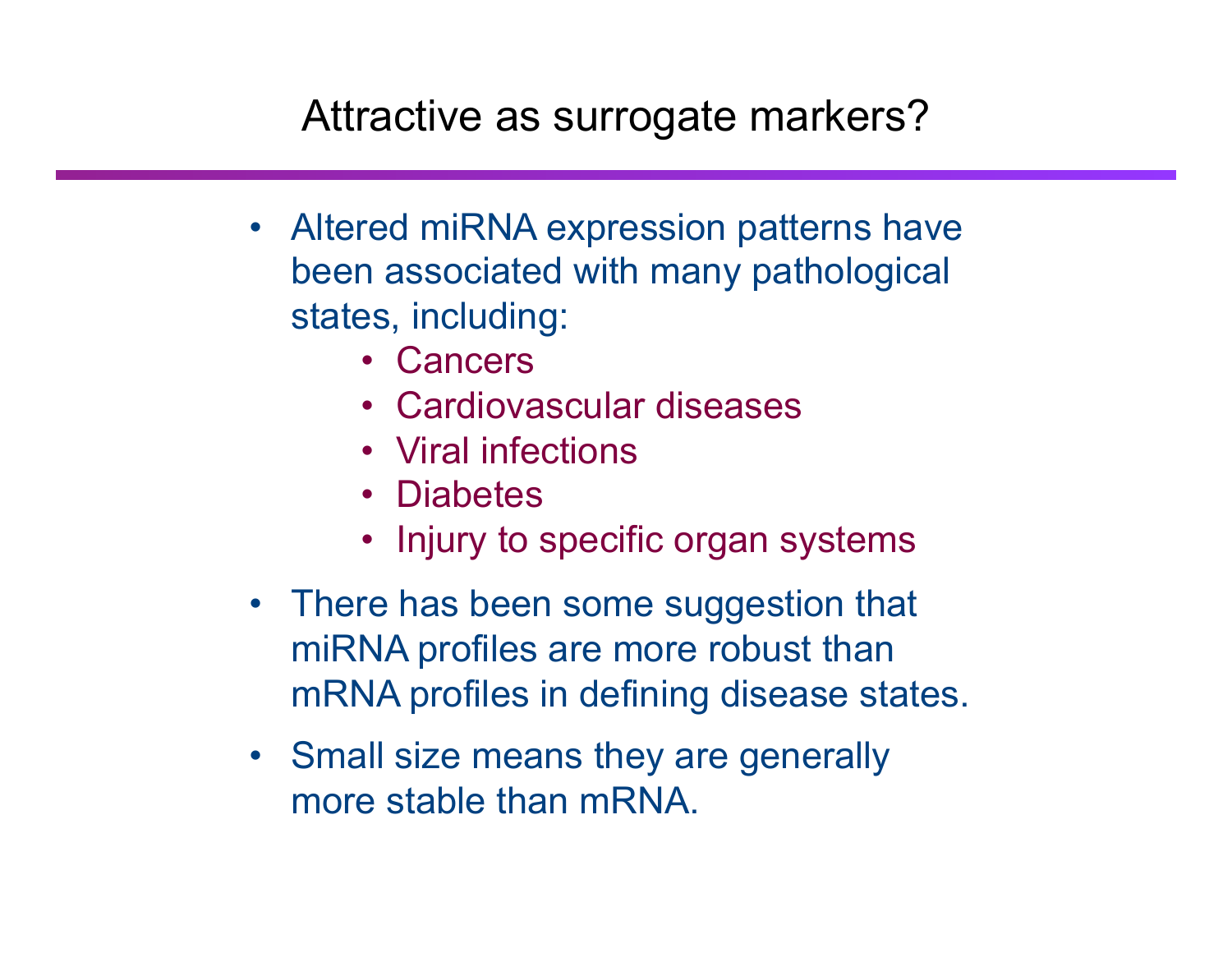#### miRNA expression may predict cancer type or stage

**Numerous miRNAs are down-regulated in late-stage or high-grade ovarian cancer.** 



**Zhang L et al. PNAS 2008;105:7004-7009**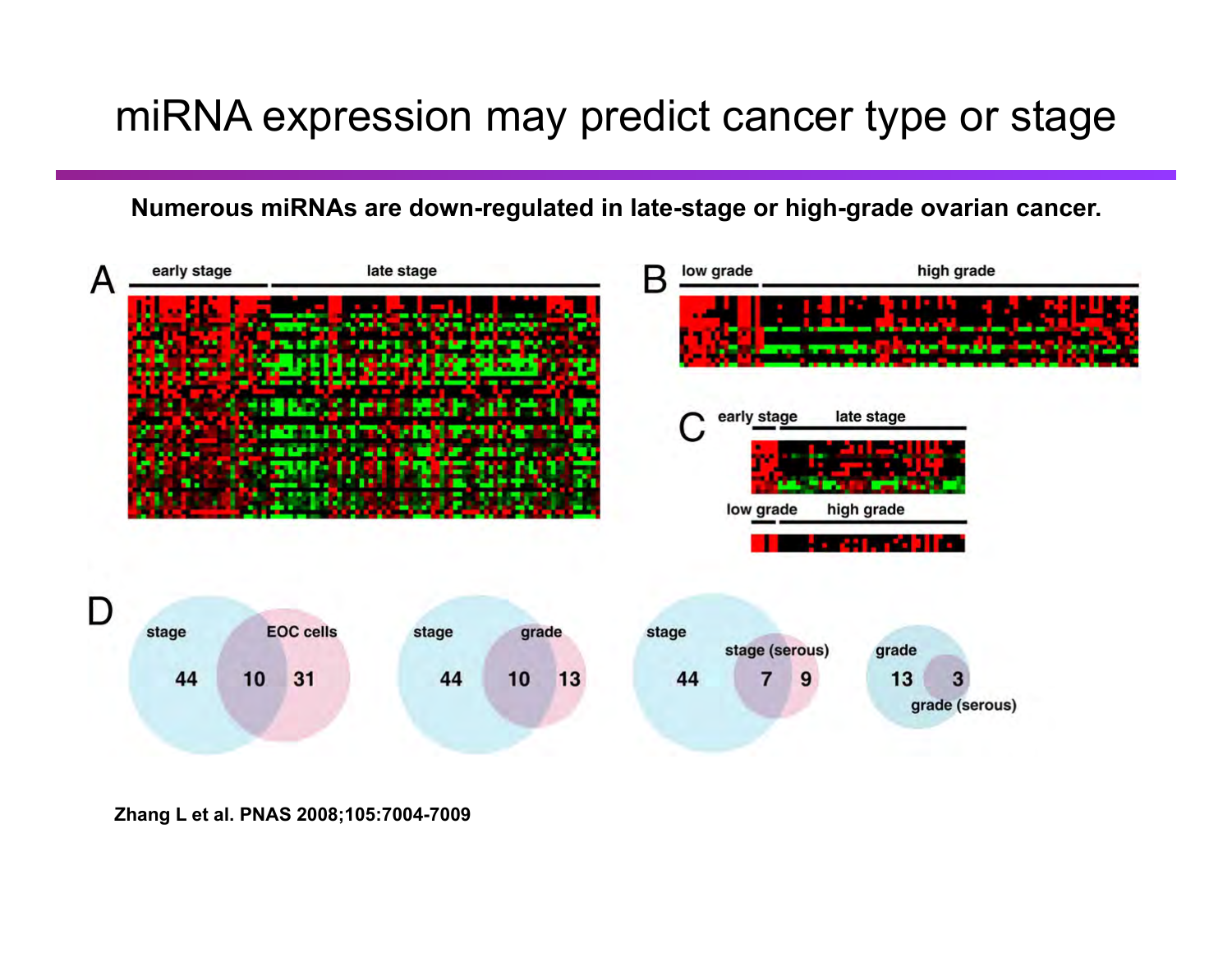# miRNA in blood serum may detect disease

microRNA differentially expressed in normal and prostate cancer sera.



Lodes et al. (2009) PLoS ONE 4(7): e6229. doi:10.1371/journal.pone.0006229

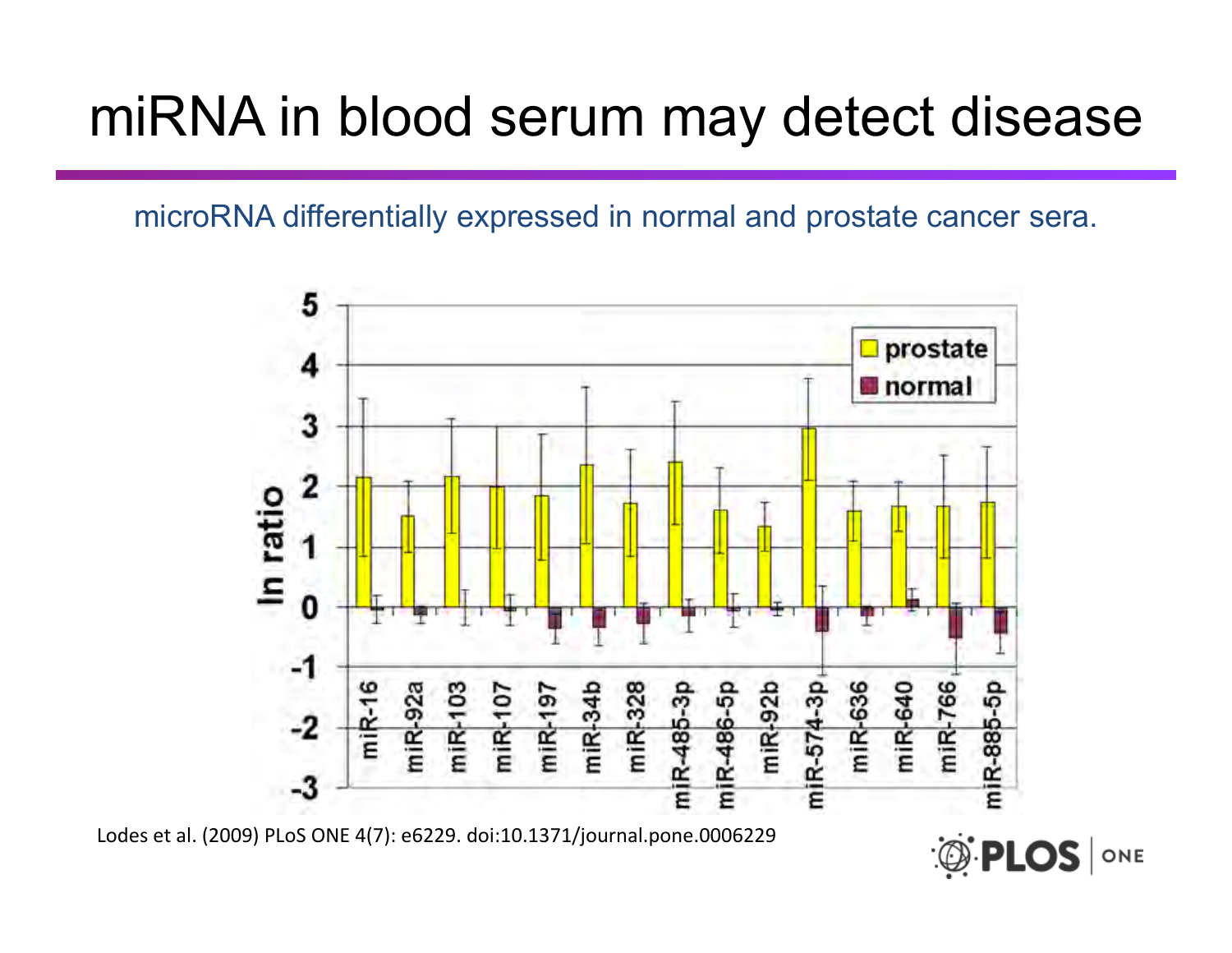# miRNA are induced by stress



Simone NL et al. (2009) PLoS ONE 4(7): e6377. doi:10.1371/journal.pone.0006377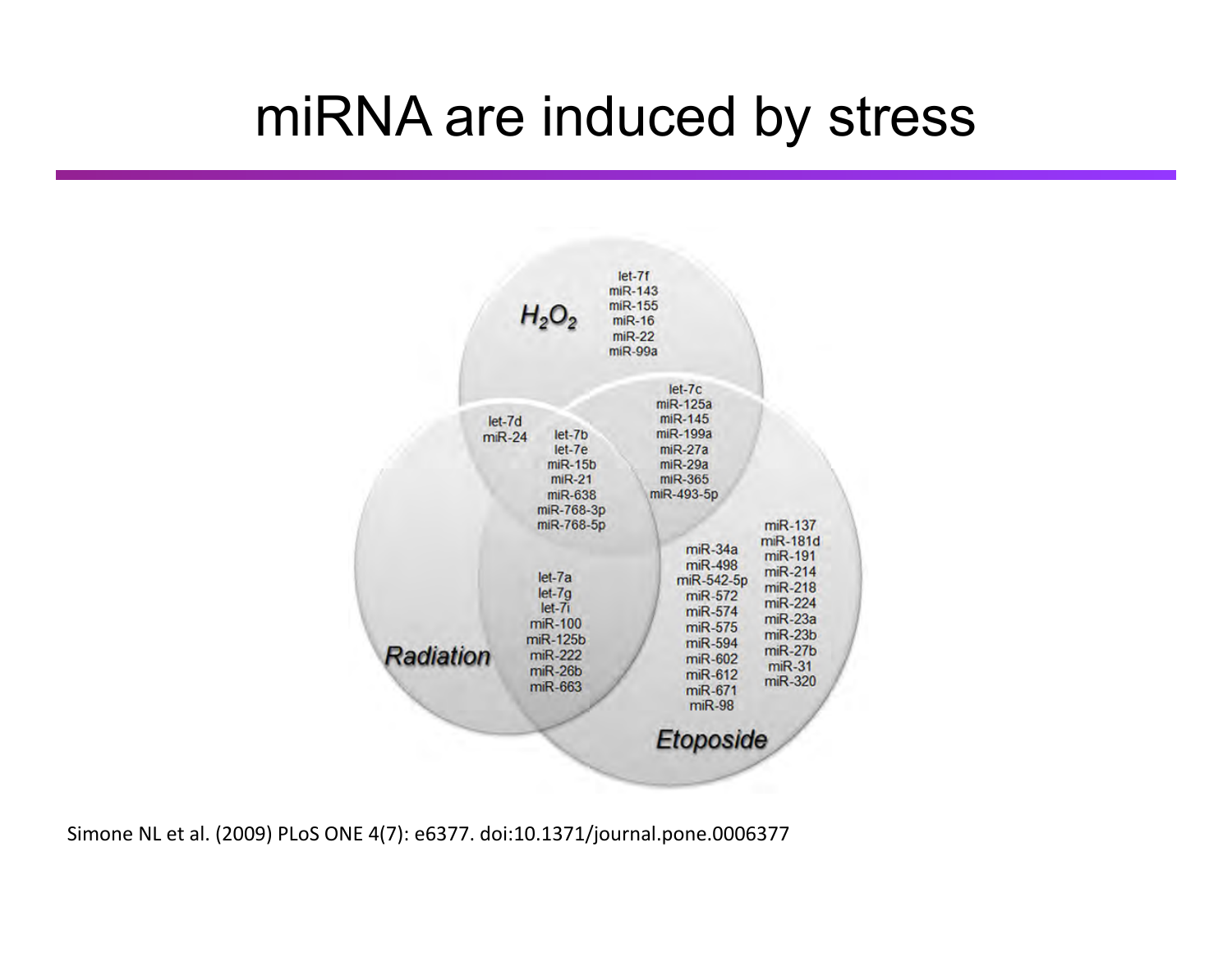# miRNA can affect expression of key players in radiation response



Joly-Toneltti and Lamartine (2012) in "Current Topics in Radiation Research," M. Nenoi, ed.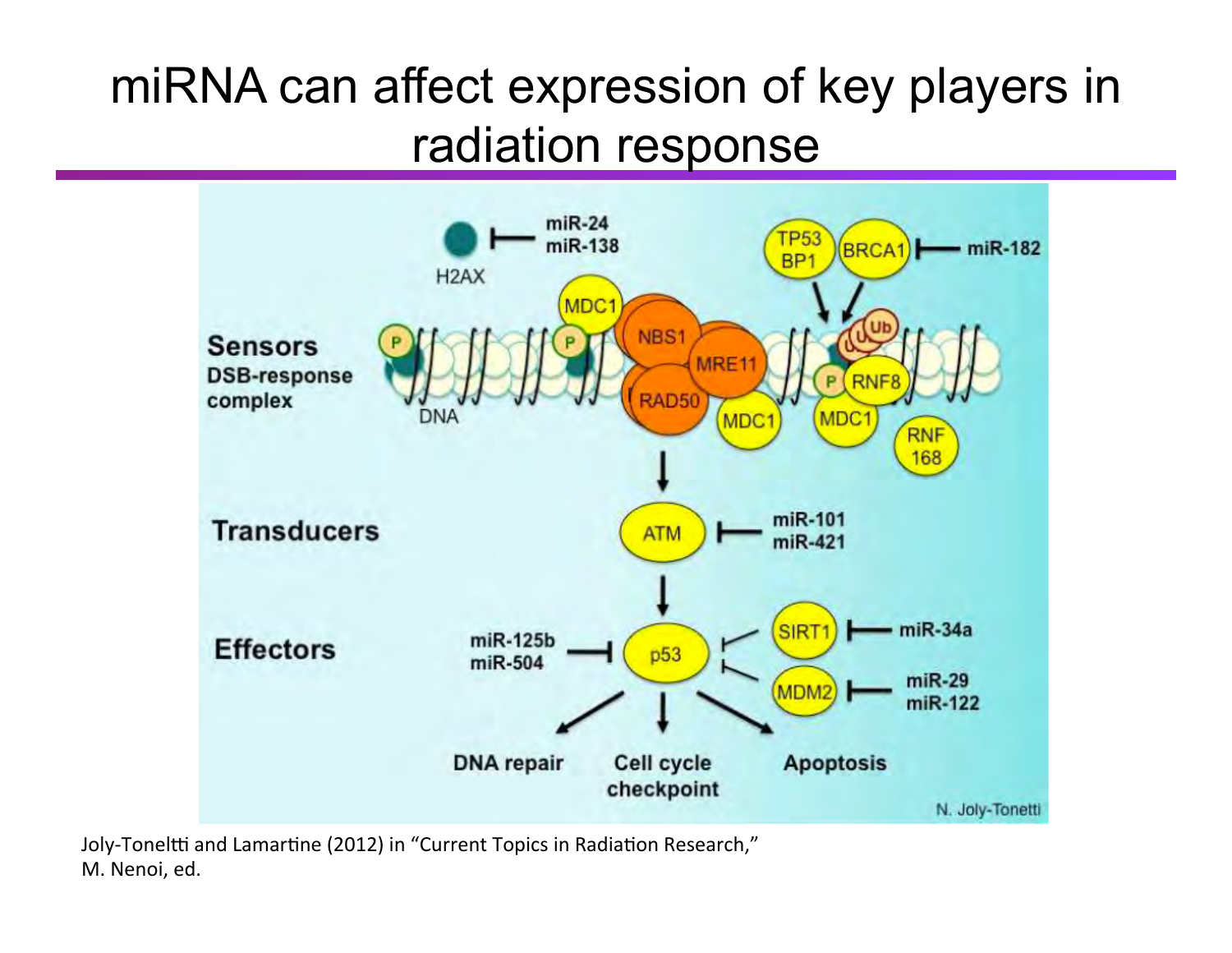#### miRNA expression may predict sensitivity to treatment

**Profiles of miRNAs in Taxol-sensitive and -resistant cancer cells.** 





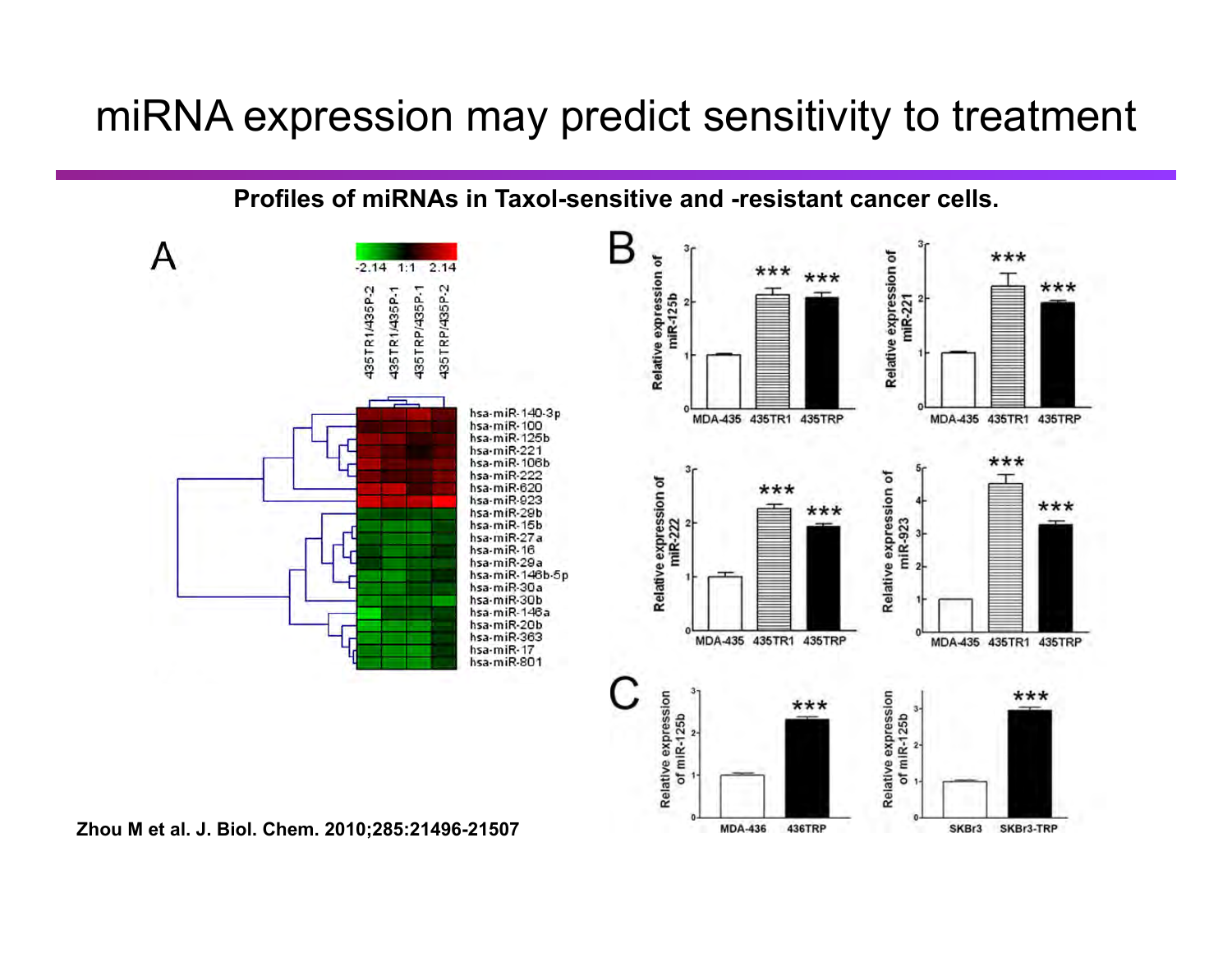### miRNAs involved in radioresistance of gliomas

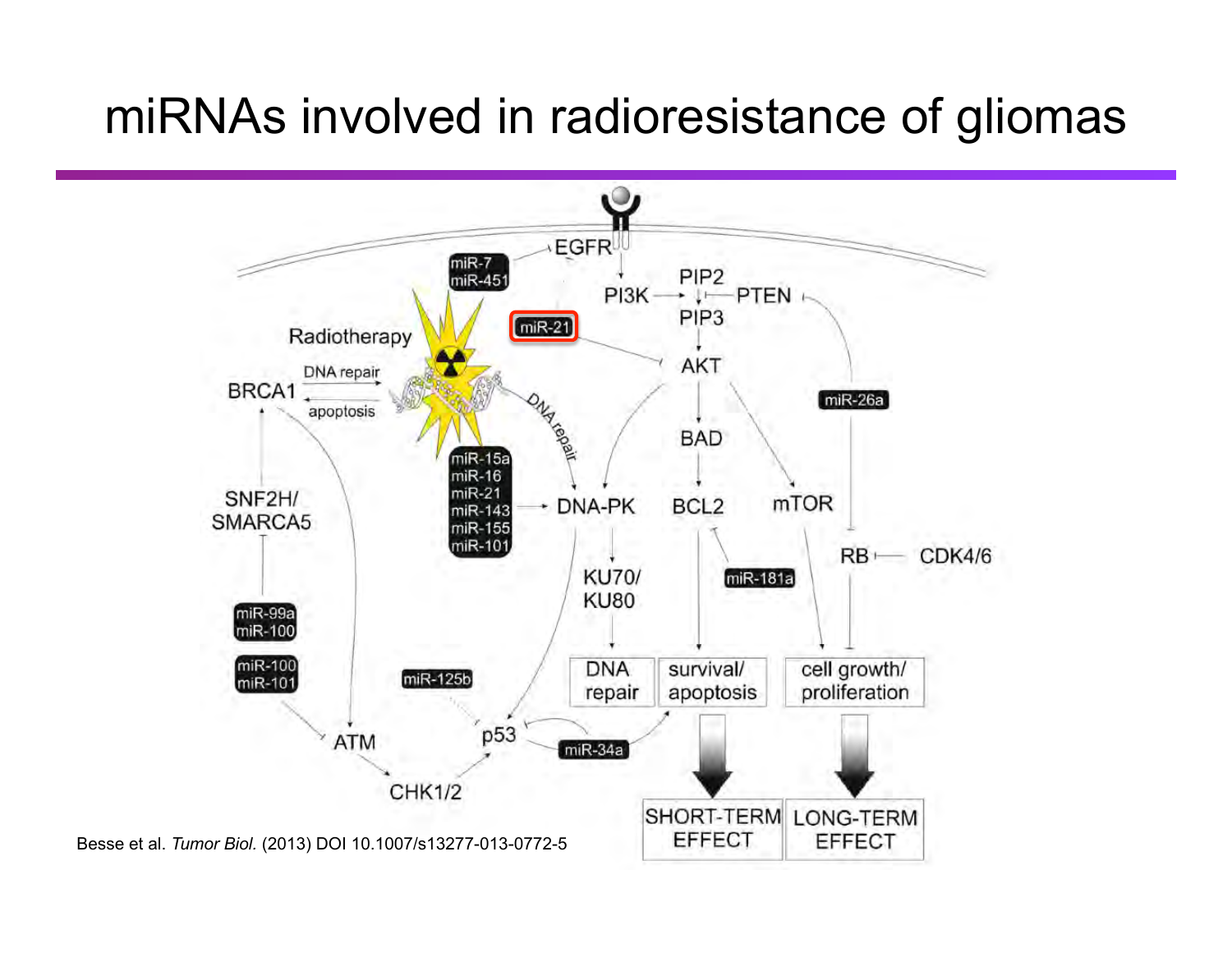# Common miRNA regulation in mouse blood after exposure to different qualities of radiation

Little overlap in responding miRNA species was seen after exposure to gamma-rays, 600 MeV protons or 1 GeV/n iron ions



Templin et al. (2012) *Int J Radiat Biol* **88:** 531-539.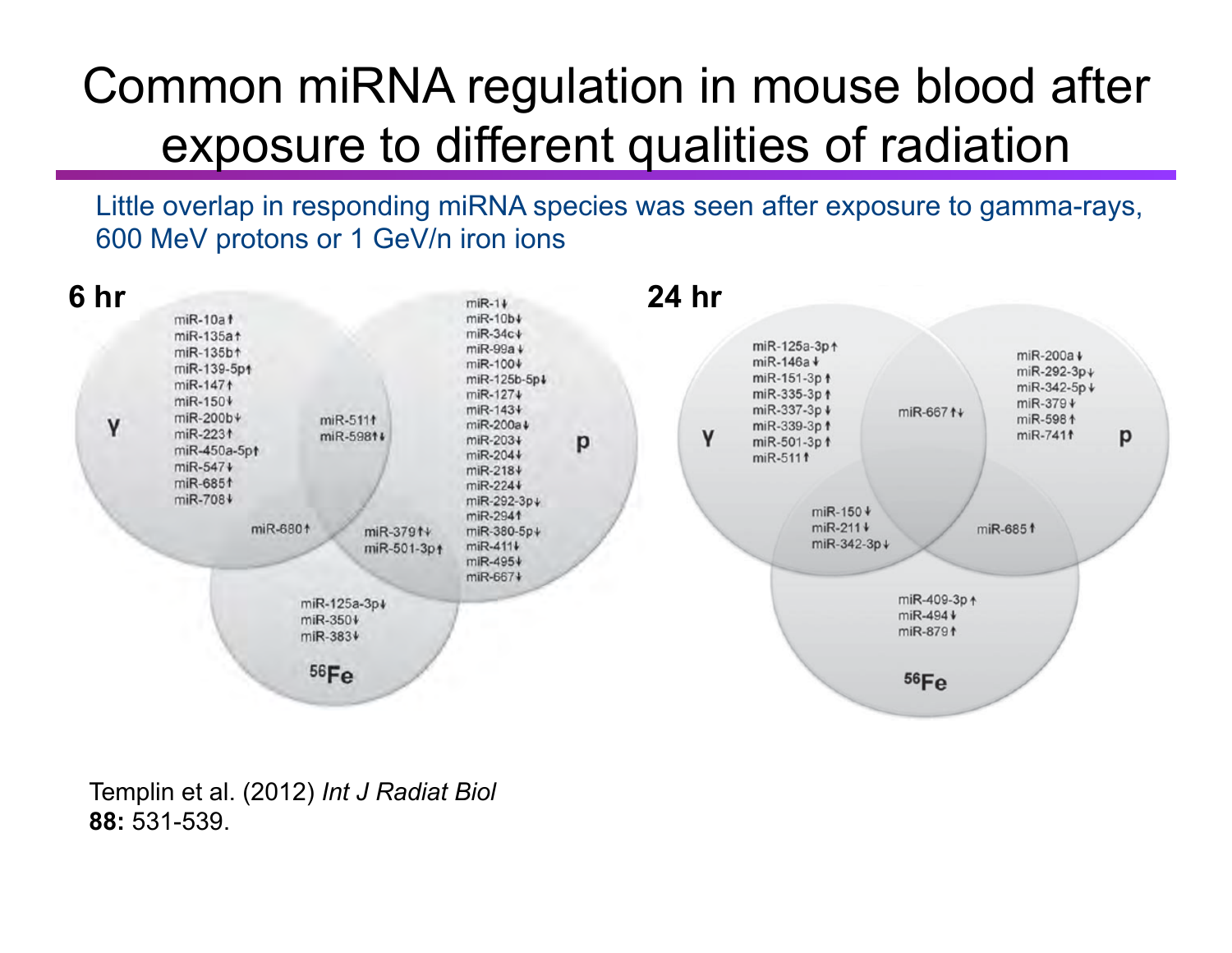## Radiation response varies with time and in different cell lines or tissues

| 24 h                                                                                                                                                                                                                                                   |                                                                                                                              |                                                                                                                                                                 |                                                                                                    |                                                                                                                                  | <b>Hour</b><br>f<br>E<br>m<br>D۴ |
|--------------------------------------------------------------------------------------------------------------------------------------------------------------------------------------------------------------------------------------------------------|------------------------------------------------------------------------------------------------------------------------------|-----------------------------------------------------------------------------------------------------------------------------------------------------------------|----------------------------------------------------------------------------------------------------|----------------------------------------------------------------------------------------------------------------------------------|----------------------------------|
|                                                                                                                                                                                                                                                        |                                                                                                                              |                                                                                                                                                                 |                                                                                                    |                                                                                                                                  | 1M9<br>Jurkat<br>M059<br>M059K   |
| <b>BSD</b><br>hsa<br>hsa<br><b>Fsa</b><br>討<br><b>R</b><br>ğ<br>图<br><b>R</b><br>圖图                                                                                                                                                                    | $rac{1}{1254}$<br>hsa-<br>hsa-<br>hsa<br>hsa-<br><b>E</b><br>S.<br>膚<br>B<br>$\frac{1}{16}$                                  | हे<br><b>Fish</b><br>hsa<br>冒頭<br><b>Fist</b><br>æ.                                                                                                             | Esp<br><b>Taking Brand</b><br>$\mathbb{E}$<br>$\mathbb{R}$<br>$\overline{180}$                     | 457<br>$\overline{\mathbf{z}}$<br>信<br>序<br>信置<br>$\mathbb{E}$<br>贾<br>æ.<br>Ιš<br>喬                                             | TK6<br><b>WTKI</b><br>E<br>ē     |
| <b>SHIP</b><br><b>First</b><br>File.<br>Fulk<br>žщ<br>anik<br>K<br>ŅШ.<br>ling<br>Sid<br>릦<br>뤚<br>E<br>$\overline{\mathbf{z}}$<br>$\overline{5}$<br>196<br><b>Service</b><br>−<br>143<br>I&a<br>-<br>Ĩę,<br><b>i</b><br>危<br>s.<br>$\mathcal{L}$<br>e | 鷳<br>WHK<br>惧<br>ŘШ.<br>里<br>릦<br>ЩK<br>ЩK,<br>鳳<br>뒥<br>19b<br>Ñ<br>18a<br>₹<br>ç,<br>ł<br>is.<br>5<br>$\overline{ab}$<br>ā | 鷆<br><b>Plan</b><br>ŘЩ<br>围<br>ăт<br>里<br>щg<br>Да<br>ŅШ.<br>Ē,<br>륑<br>5Ī<br>143<br>19a<br>图.<br>Σđ<br>$\overline{9}$<br><b>There</b><br>2<br>ज<br>市<br>뇑<br>w | a na na<br>ŅШ<br>理<br>鼺<br>팇<br>ā<br>27<br>19.<br>$\frac{16}{17.5}$<br>15<br>1452<br>$\frac{1}{2}$ | muR <sub>R</sub><br>ğщ<br>щR<br>鳯<br>ÄШ<br>Filk<br>팈<br>팆<br>导<br><u>195</u><br><b>12a</b><br>बङ्ग<br>÷<br>١U<br>芯<br>لتقيد<br>봄 | t me<br>₩                        |

 $Red = low$  expression Green =  $high$ expression Grey = not measured

Lhakhang and Chaudhry (2012) Comparative and Functional Genomics, Article ID 569731.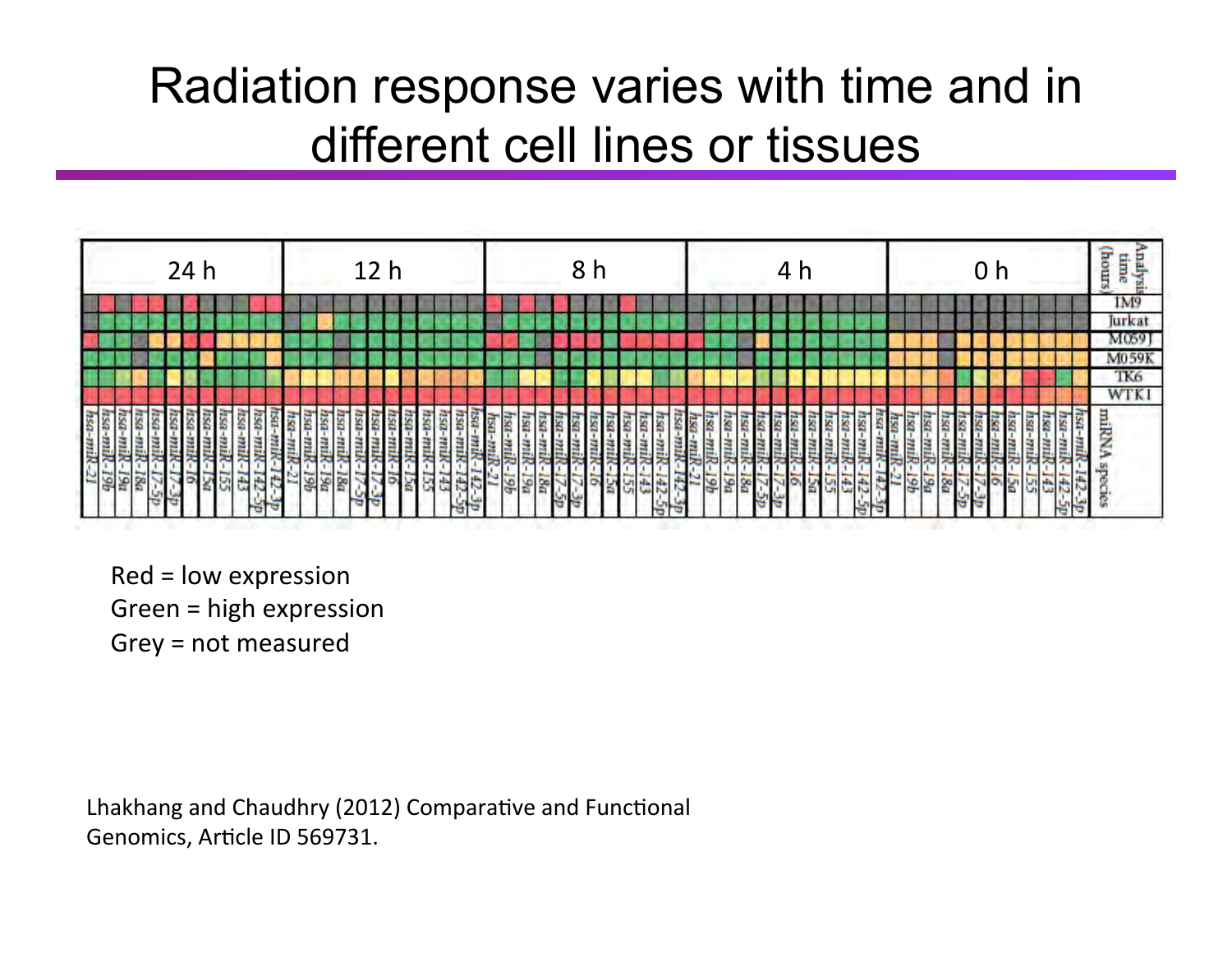### miR-21 is elevated long-term after irradiation



Shi et al. (2012) Radiat. Res. 177:124-8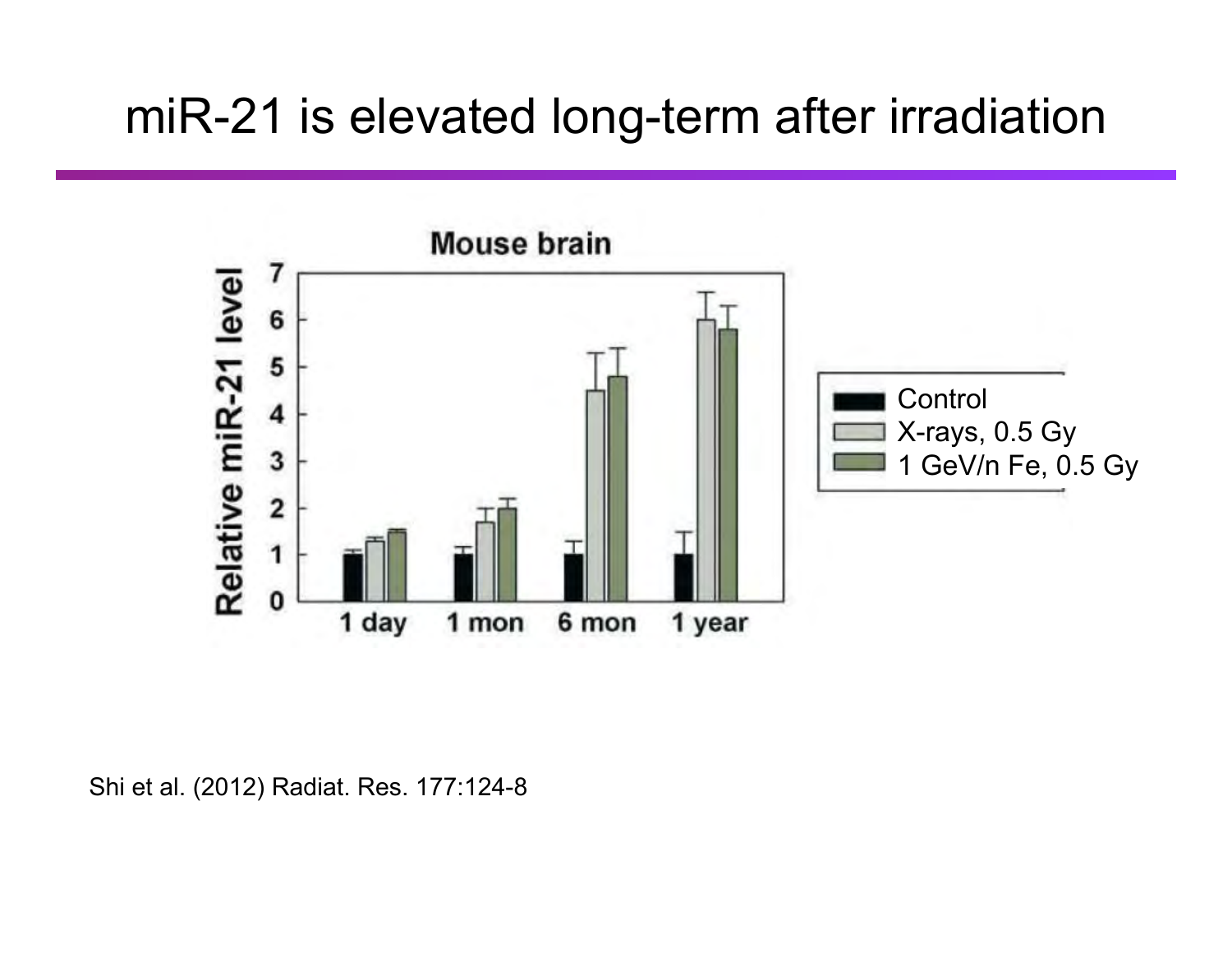## miR-21 is elevated in liver tumors in irradiated mice

**1 Gy iron 0.5 Gy neutron**в **Normal** Tumor miR-21 relative levels 8 6 4  $\overline{2}$ 0



Zhu et al. (2010) Int J Clin Exp Med 3(3):211-222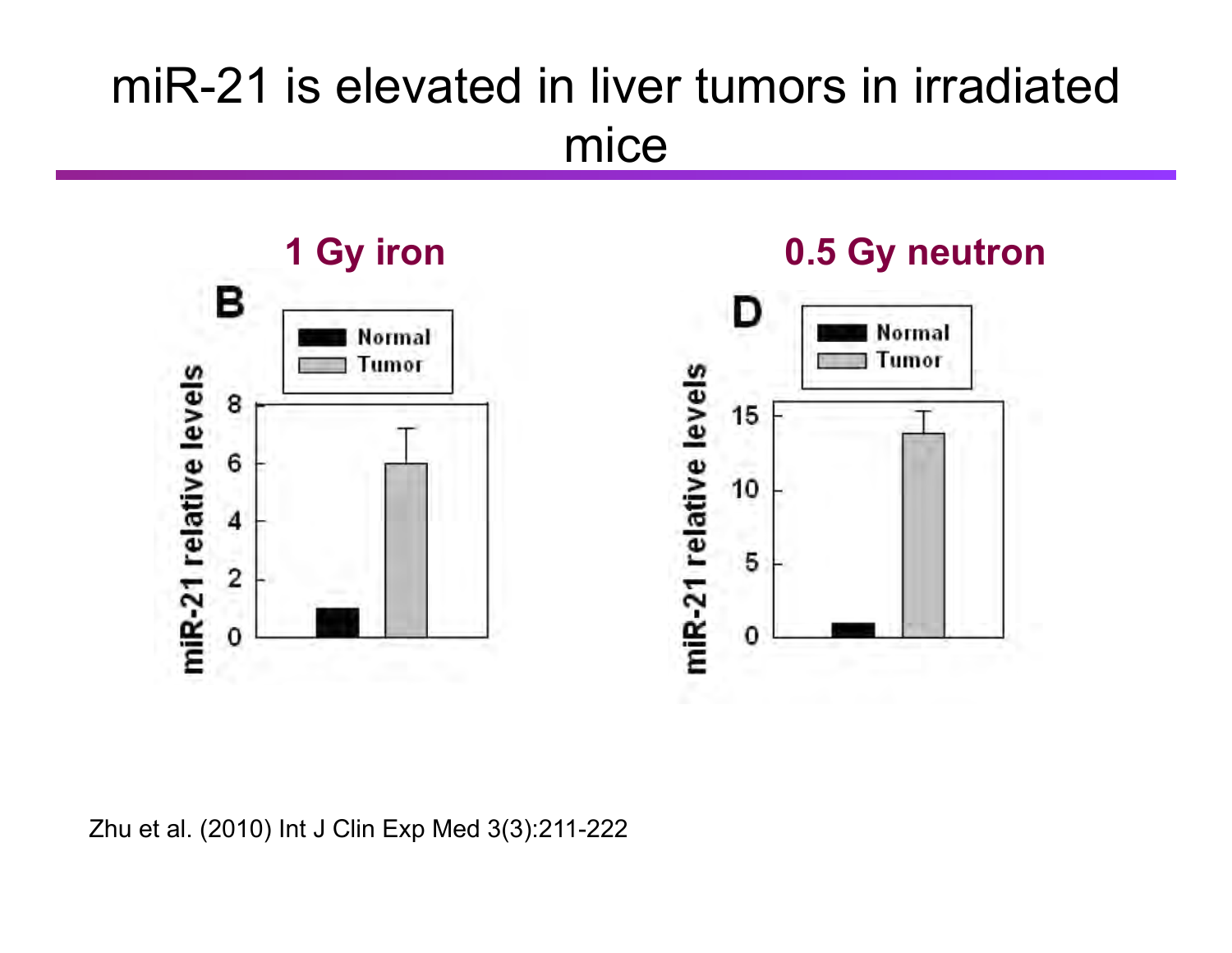### miR-21 is elevated in many non-irradiated tumors

**miR-21 expression and regulation in CaP.** 



#### **Ribas J et al. Cancer Res 2009;69:7165-7169**

©2009 by American Association for Cancer Research